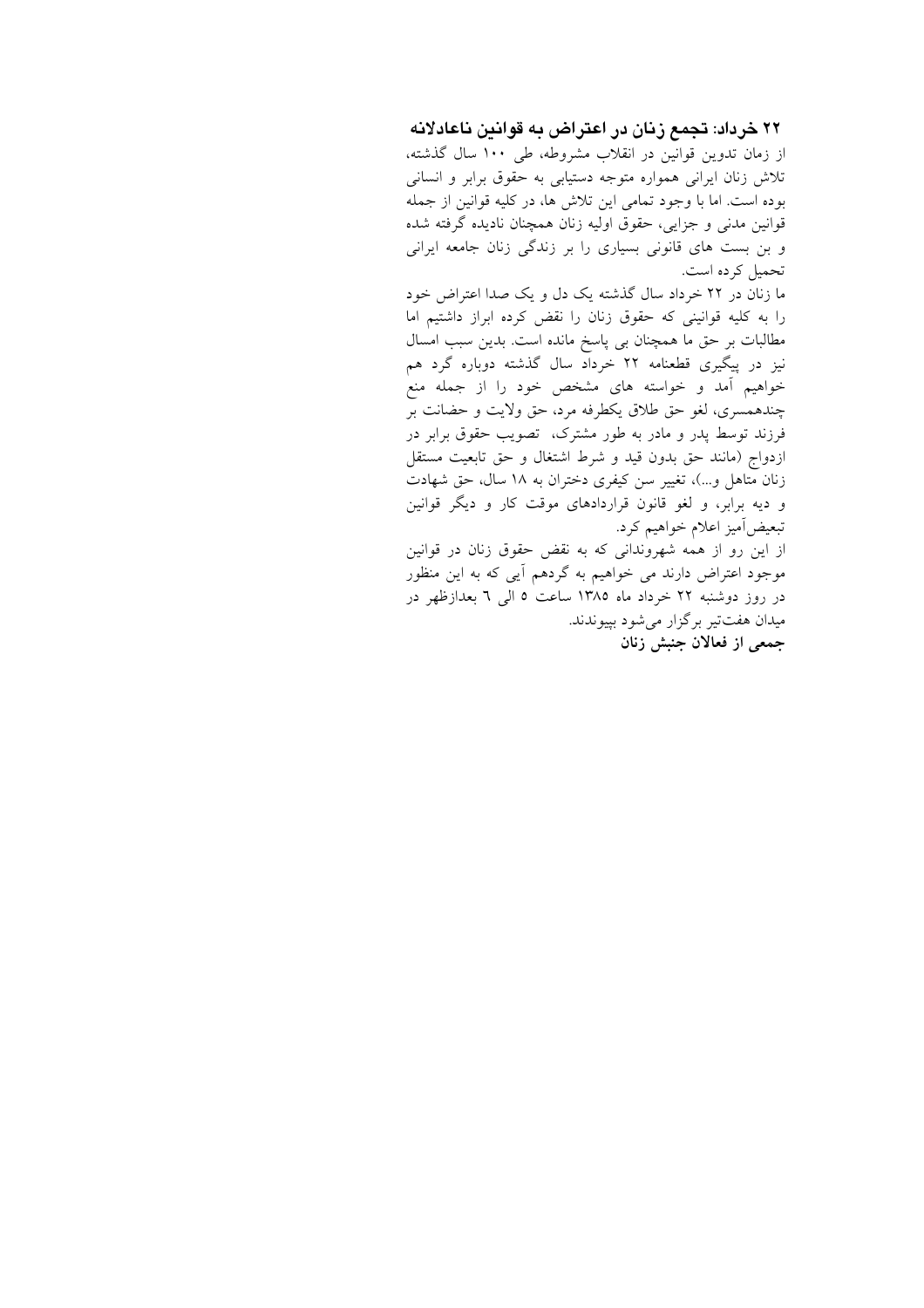#### چرا به قوانین اعتراض داریم؟

قوانین تاثیر بسیار زیادی بر زندگی زنان دارد، اما گاهی برایمان آنچنان طبیعی و غیرقابل تغییر به نظر می آیند که حتی به آنها فکر هم نمیکنیم و تنها زمانی متوجه آنها می شویم که پایمان به دادگاه میرسد، تازه متوجه میشویم که اگر فلان قانون جور دیگری بود، شکل زندگی مان تغییر زیادی میکرد. میدانیم که قوانین بسیاری از کشورها بر اساس نیاز و خواست

افراد و شهروندان أن جامعه تغییر کرده است، یعنی وقتی تعداد زیادی از افراد یک جامعه متوجه شدهاند که یک قانون که مثلا قرار بوده عدالت را بین شهروندان یک جامعه برقرار کند، خودش باعث برعدالتي شده است، درصدد برأمده اند كه أن را تغییر دهند، دولتها و قانونگزاران هم با توجه به فشار مردم، مجبور به بازنگری و تغییر قانون شدهاند و قوانین ناعادلانه را تغییر دادهاند. این روند نه تنها در بسیاری از کشورهای جهان وجود داشته و دارد، بلکه در ایران نیز طی ۱۰۰ سال گذشته که قوانین به صورت مکتوب درآمده، بارها و بارها تغییرات زیادی در آن صورت گرفته است. اما متاسفانه قوانین مربوط به خانواده و آنچه به زنان مربوط میشود، بسیار کم تغییر کرده است. شاید به این خاطر که زنان کمتر به قوانینی که زندگی شان را تحت تاثیر قرار میدهد اعتراض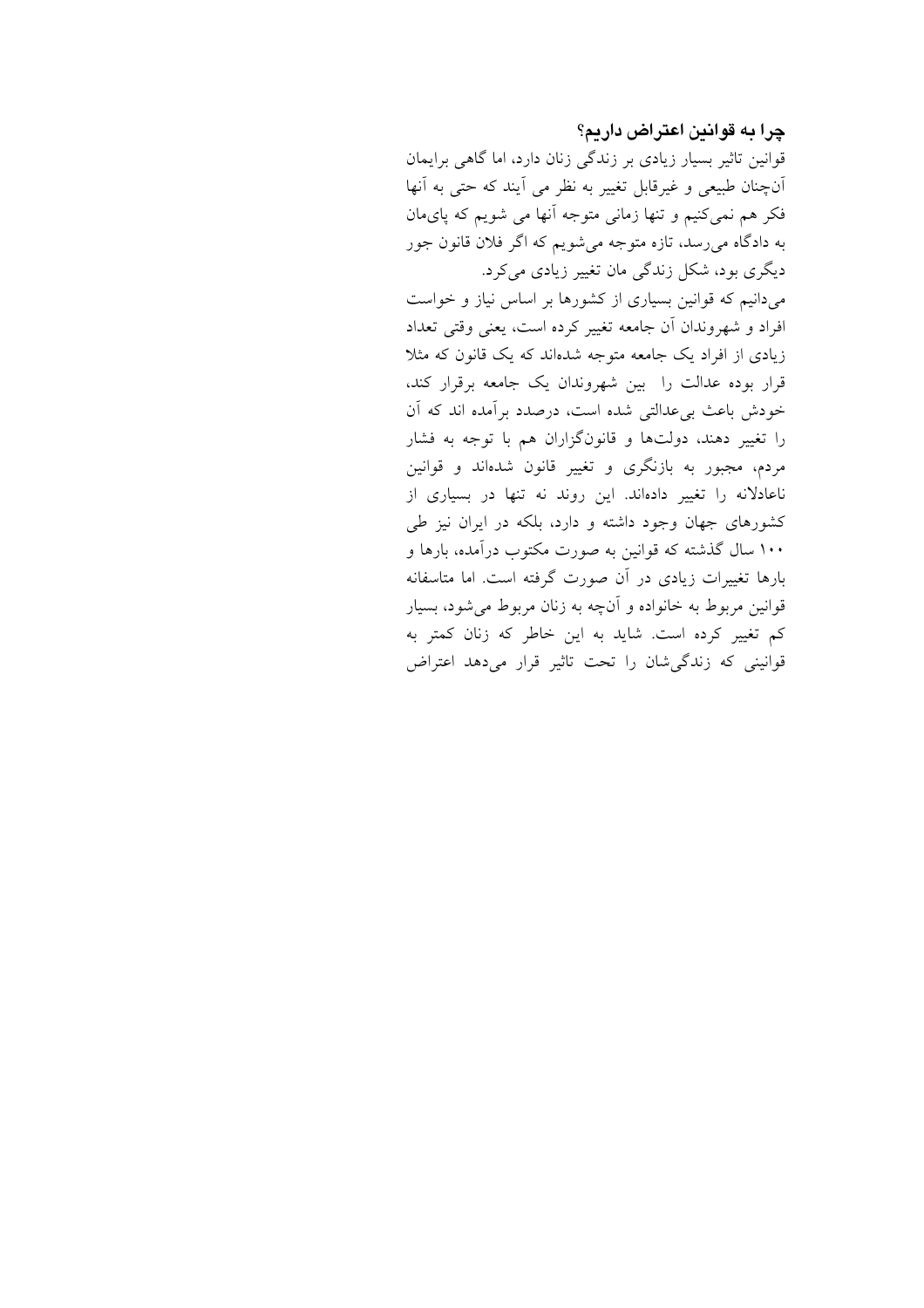کردهاند و اگر هم اعتراض کردهاند چون اینکار را بهصورت فردی انجام دادهاند، اعتراضشان بهجایی نرسیده است. اگر خوب به زندگی زنان نگاه کنیم میبینیم که در میان بستگان، دوستان و اطرافیان خودمان بسیاری از زنان را می شناسیم که زندگی زناشویی شان به جهنمی عذابآور تبدیل شده است اما از وحشت جدا شدن از فرزندانشان این جهنم و عذاب دايم را براي خود مي خرند. مي سوزند و مي سازند، چون مسئله حضانت و ولايت در قوانين، فرزند را جزو اموال يدر میداند و برای مادر، حقی قائل نیست. مادران زیادی وجود دارند که فرزندانشان را با همین قانون از دست دادهاند و برای لحظهای دیدن آنها هر خطری را بهجان می خرند.

هنگامی که دختر و پسری با هم ازدواج میکنند، پیوند زناشویی که قرار است بر مبنای عشق و علاقه ادامه یابد، گاهی به دلیل حقوق بسیار زیادی که مرد در خانواده دارد، آرام آرام به نفرت و دلزدگی تبدیل می شود. مردان معمولا قادر نیستند در برابر بی شمار حقوقی که به آنها اعطا شده مقاومت کنند؛ مثلاً وقتی می بینند که قانون به آنها اجازهی ازدواج مجدد (تا ٤ زن) می دهد، یا اینکه زنانشان برای سفر و خروج از کشور مجبور هستند از آنها اجازه بگیرند و تازه هروقت بخواهند می توانند زنان خود را طلاق دهند اما زنان حق طلاق برابر با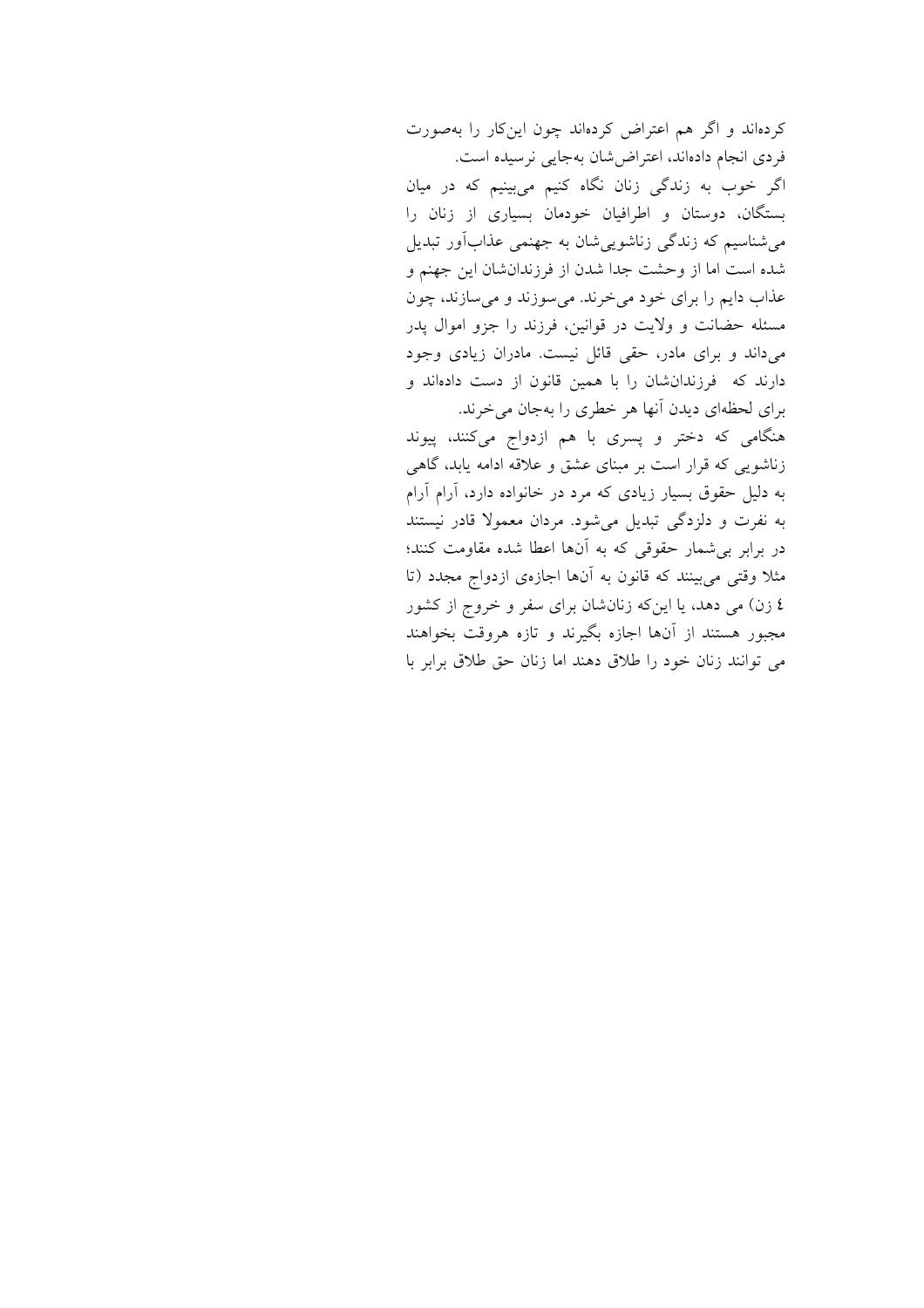آنان را ندارند، فکر می کنند که رئیس و سالار زنان اند و به خود اجازه هرکاری را می دهند. به خود حق می دهند که با همین حقوقی که دارند ازدواجی را که با عشق صورت گرفته بود به قفسی خفهکننده برای زنان در آورند.

# به كدام قوانين اعتراض داريم؟

## ١ ــ قوانين ازدواج:

مسئله ازدواج امر مهمی است که بهخصوص در زندگی زنان تاثیر بسیاری میگذارد. اما اگر کتاب قوانین مدنی ایران را ورق بزنیم میبینیم، ازدواجی که قرار بوده "شیرینی" زندگی باشد، گاهی چنان مشکلات روحی و جسمی را برای زنان بهوجود می آورد که تا آخر عمرشان با طعم تلخ آن از دنیا می روند. اولین قدم برای ازدواج یک دختر، طبق قانون ما "شرط اجازهی پدر" است، یعنی اگر پدری نخواهد که دخترش ازدواج کند، دخترش جز از طریق دادگاه آن هم به شرط قبول دادگاه تا آخر عمر نمیتواند ازدواج کند و اگر پدری دلش بخواهد، می تواند دختر ١٣ ساله خود را به عقد هر مردی، حتى ٧٠ ساله، دربياورد. البته بدتر از آن، پدر مي تواند با اجازه دادگاه، دختر را حتی قبل از ۱۳ سالگی نیز شوهر دهد، طبق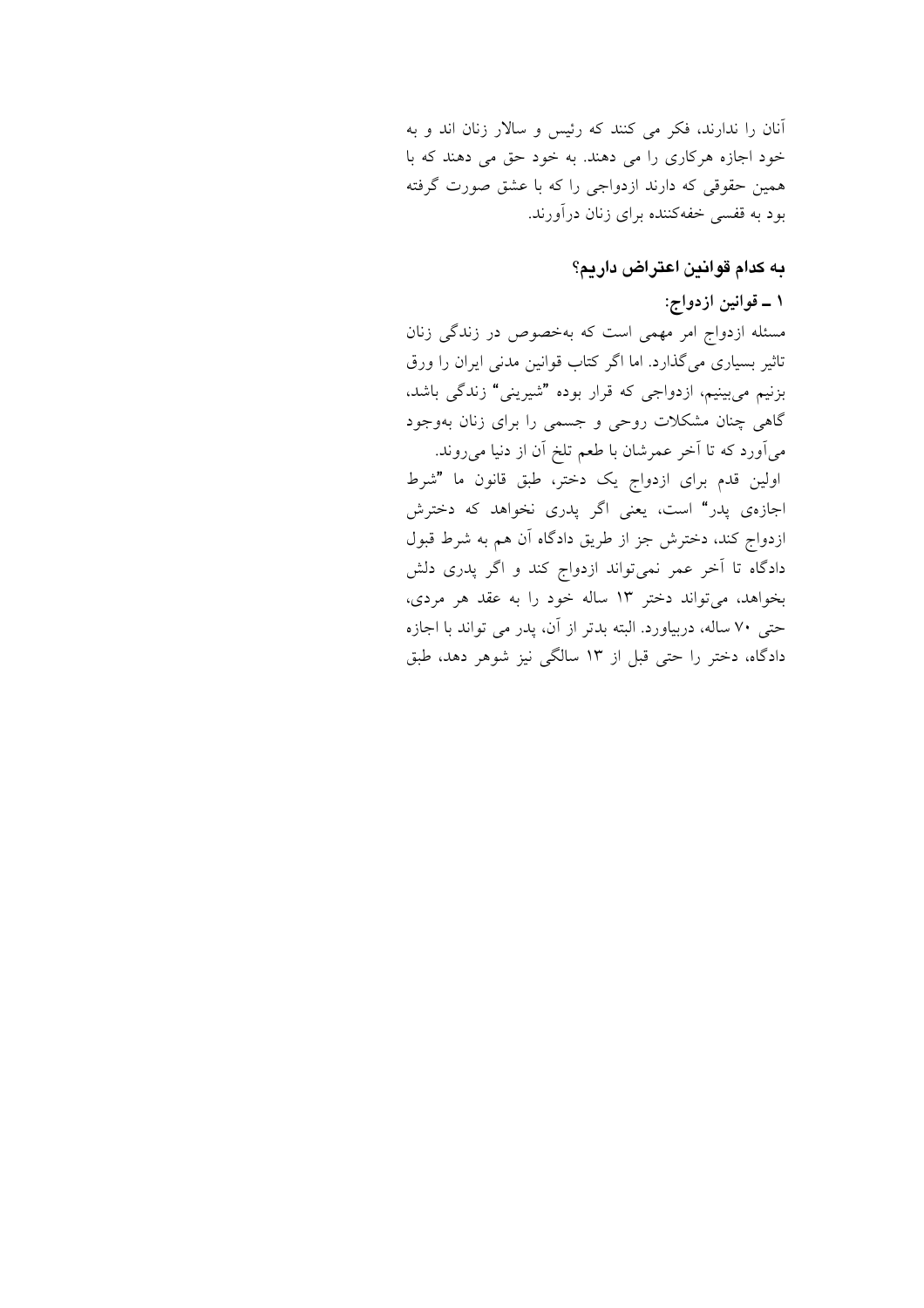این قانون ناعادلانه اکنون ازدواج دختران کوچک در بسیاری از مناطق کشور ما صورت میگیرد، چون قانون به پدر این حق را میدهد و چه بسیار شاهد بودهایم که دختران نمی توانند ازدواج کنند چون پدرانشان اجازه نمیدهند. در واقع دختران باکره برای ازدواج حتما باید اجازه پدر یا جد پدری را داشته باشند در غیر این صورت آنها می توانند حتی بعد از ازدواج عقد نكام را از طريق دادگاه باطل اعلام كنند. زن با ازدواج، یکسری از حقوق خود مانند تعیین محل زندگی، اجازه سفر و خروج از کشور را از دست می دهد و کار او در بیرون از خانه مشروط به اجازهی شوهر می شود. در واقع زنان در عوض مهریهای که در سند ازدواج به صورت عدد و رقم نوشته شده (و گاهی برای همیشه در حد عدد میماند و گاهی آنقدر زن زجرکش می شود تا آن را برای حق طلاقی که ندارد ببخشد) از بسیاری از حقوق خود محروم می شوند. چون شوهر می تواند زن را از کار کردن درجامعه،از زندگی در شهری خاص، از مسافرت به خارج از کشور، از ادامهی تحصیل و بالاخره در موقع طلاق حتى از ديدن فرزندش محروم كند. طبق قانون مدنی ایران، محل زندگی زن باید تابع محل زندگی شوهرش باشد و اگر مثلاً زنبی شوهرش در شهرستان کاری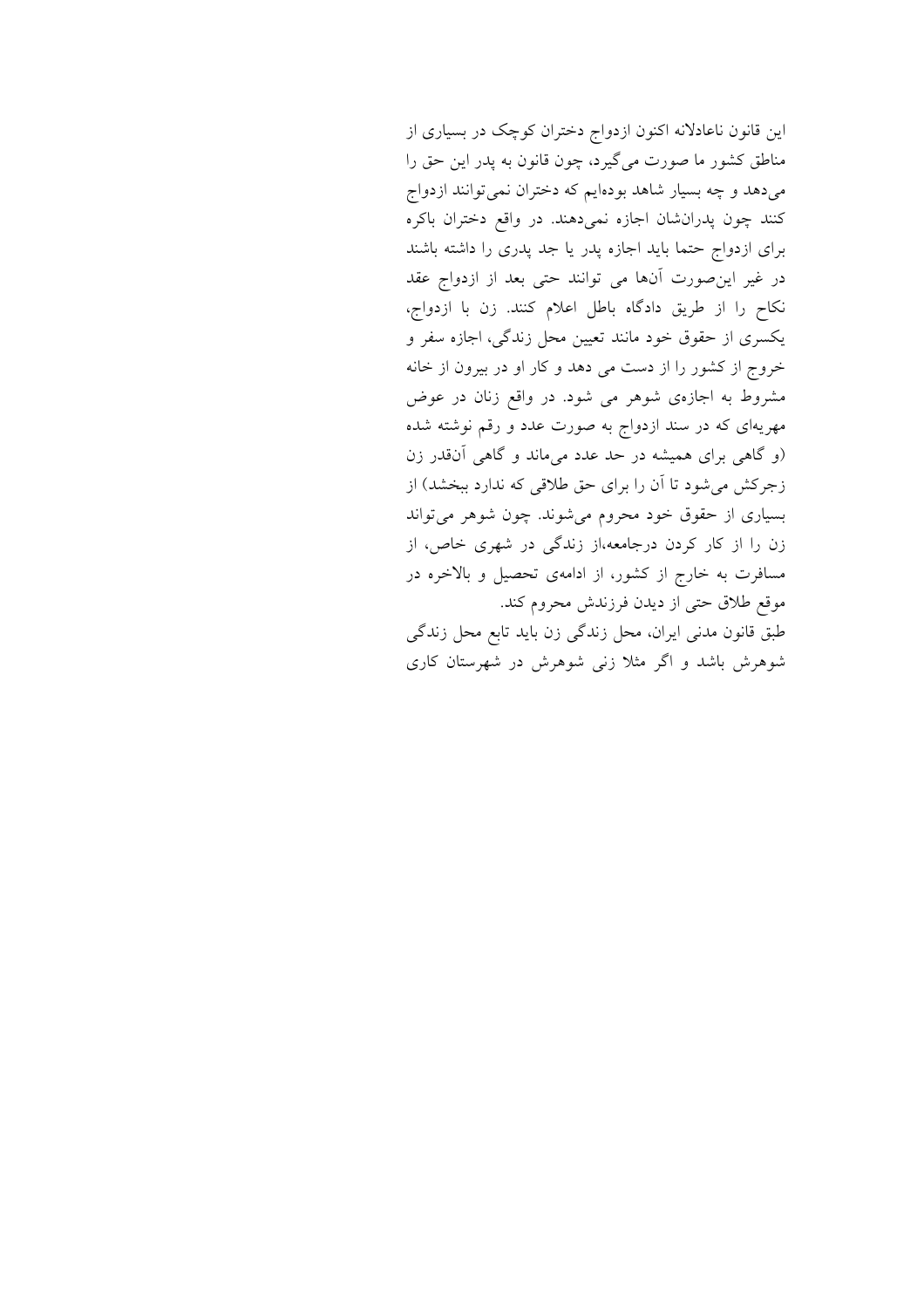پیدا کند و زن نخواهد با او به آن شهر برود، مرد میتواند حکم عدم تمکین زن را از دادگاه بگیرد و برود با زن دیگری ازدواج کند و درعین حال همسر اولش را ممنوع|لخروج کند. از این بی عدالتیها هر روز در میان زنان دور و اطراف مان ميتوانيم ببينيم.

زن همچنین با ازدواج مجبور به تمکین از مرد می شود به گونه ای که بر اساس قانون هرگاه مرد اراده کند زن باید آماده برقراری رابطه جنسی باشد. ازدواج به خودی خود بد نیست اما این قوانین می توانند از ازدواج ترسی وحشتناک در دل زنان ابجاد كنند.

ریاست خانواده نیز بر اساس قانون مدنی به طور مطلق در اختیار مرد است. ضمنا زنان ایرانی نمی توانند بدون اجازه وزارت كشور با فرد خارجي ازدواج كنند ولي اين محدوديت براي مردها وجود ندارد.

قوانین مربوط به ازدواج در زندگی زنان هزاران شکل و رنگ به خود میگیرد و هیچ زنی نمیتواند بگوید اگر در حال حاضر دارای زندگی خانوادگی مناسبی است، همیشه این روال ادامه خواهد داشت، چون ممکن است بر اثر شرایطی مثلا ثروتمند شدن شوهرش یا این قبیل مسائل، مرد ناگهان بخواهد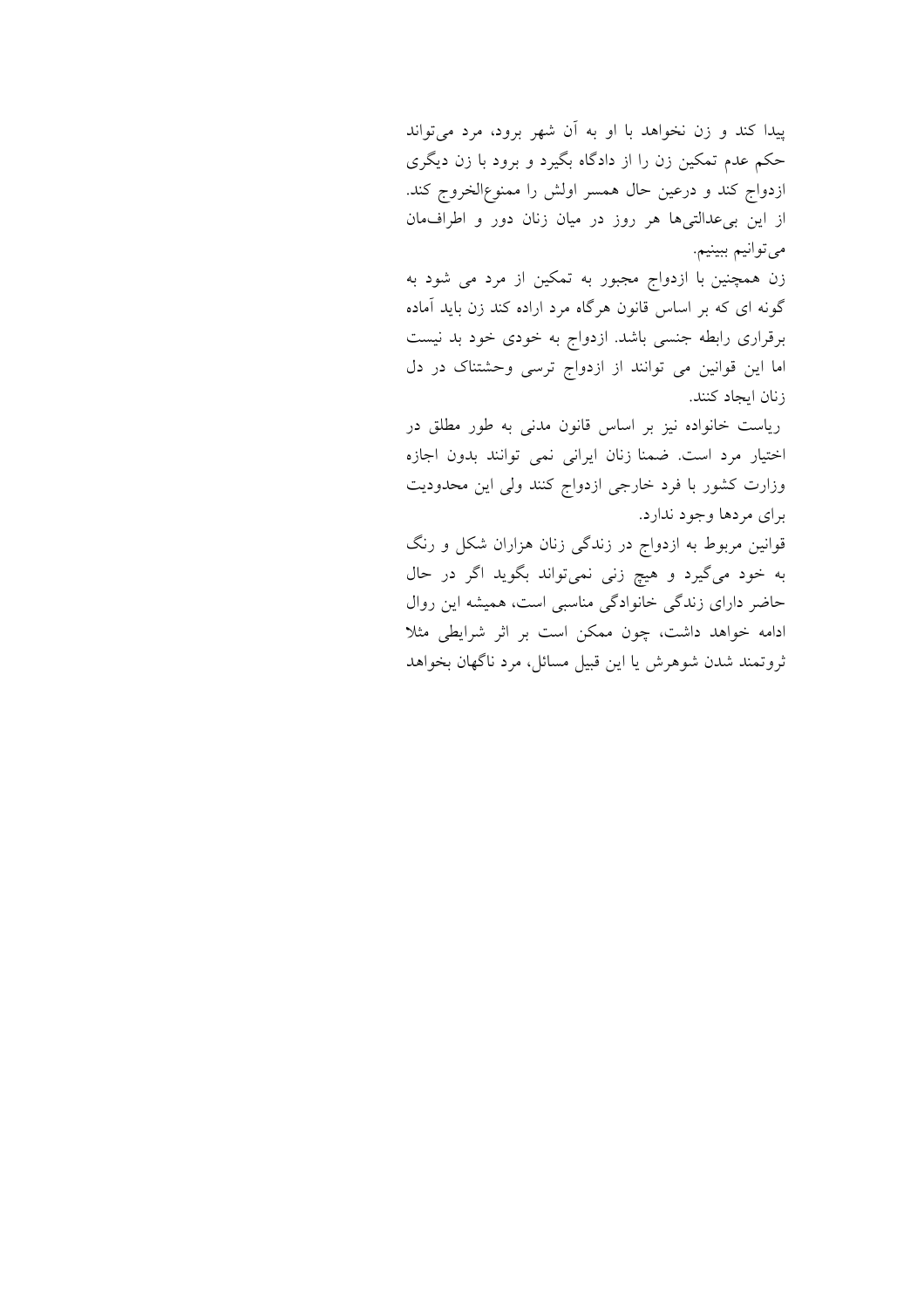زن ديگري بگيرد و چون قانون هم به او حق مي دهد، ناگهان زندگی زن زير و رو مي شود.

#### ٢ \_ قانون طلاق:

طبق قانون، طلاق حق انحصارى مرد است و مرد مى تواند هر وقت كه بخواهد زنش را طلاق بدهد. اما اگر تقاضاي طلاق از سوی زن مطرح شود او باید مواردی همچون: بدرفتاری همسر، ندادن نفقه، اعتیاد و یا زندانی بودن شوهر و… را اثبات کند. هر زن شوهرکردهای بهخوبی میداند که اثبات این موارد در دادگاه چقدر مشکل است. در اغلب اوقات زن فقط پس از چند سال دوندگی موفق به اثبات آن می شود.البته در این موارد نیز زنان برای رهایی خود از ظلم و کتکهای شوهر، اغلب مجبور مي شوند مهريه خود را ببخشند.

در طلاقهایی هم که با توافق زن و شوهر انجام میشود، موارد بسیاری را میبینیم که همواره این زن است که تمام حقوق مالی خود را بخشیده تا توانسته به اصطلاح توافق شوهرش را بگیرد. در بسیاری از موارد نیز حتی هزینههای محضر و جاری شدن صيغه طلاق را تنها زن پرداخت كرده است.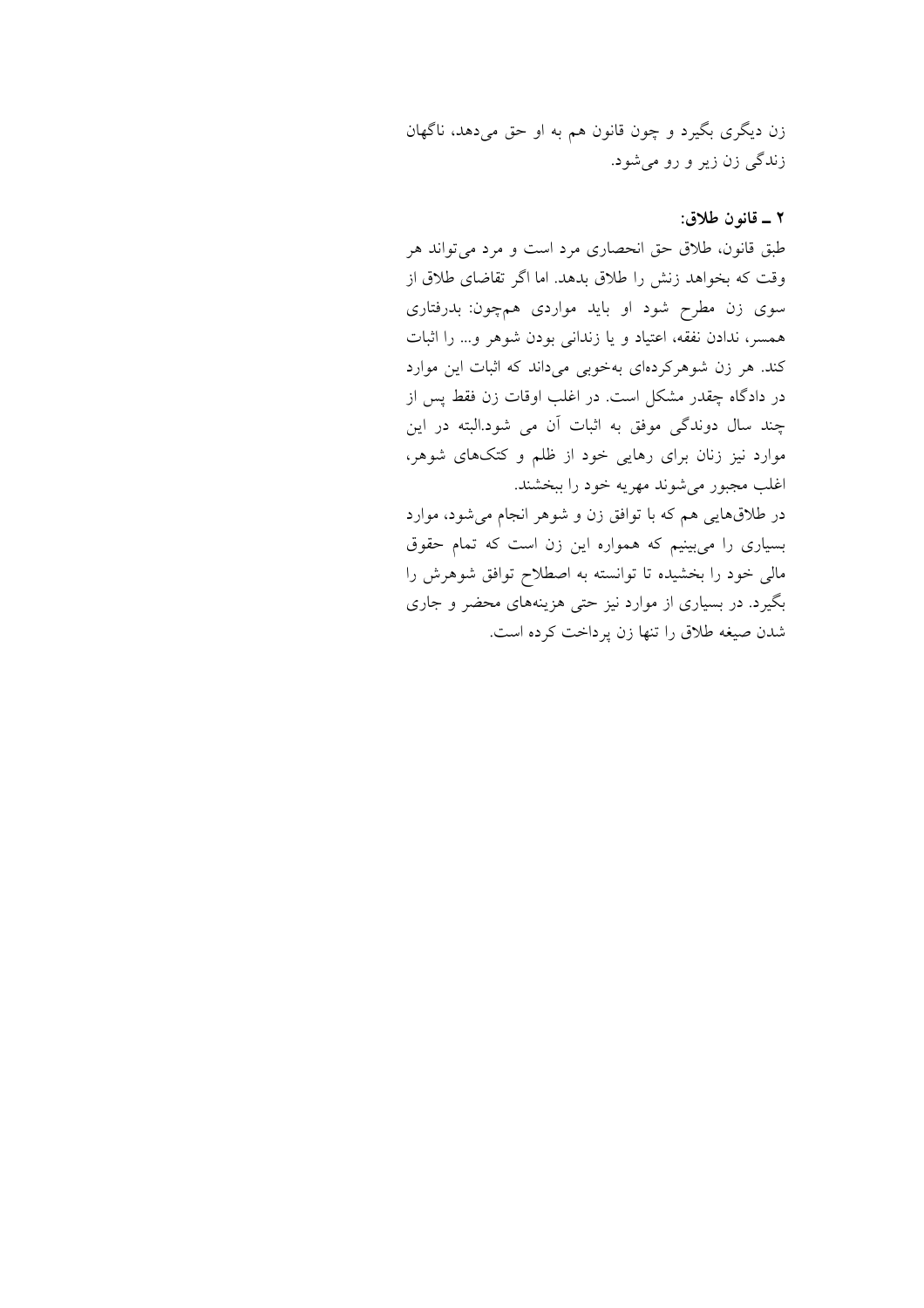٣ ـ قوانين مربوط به ولايت و حضانت فرزندان: در قوانین ما، حضانت و ولایت فرزندان دو مفهوم جداگانه دارد.حضانت به معنای نگهداری فرزند است و ولایت به معنای: سرپرستی و اداره امور مالی، تصمیم در مورد تحصیل، تعیین محل زندگی، اجازه خروج از کشور،اظهار نظر و اجازه در مورد مسائل درمانی بچه و موارد دیگر …. است. بر اساس قانون مدنی ایران مادر هیچ وقت نمی تواند سرپرست فرزندش باشد و حتی در صورت نبودن پدر و جد پدری نیز سرپرستی فرزندان به او تعلق نمی گیرد و تنها می تواند قیم فرزند خود باشد که در آن صورت هم اداره سرپرستی (زیر نظر دادستانی کشور) بر کارهای مادر نظارت دارد و حتی حق فروش اموال فرزندان نیز به عهده اداره سرپرستی است. در رابطه با حضانت نیز: مادر پس از طلاق، حضانت فرزندان را از دست می دهد و فرزندان مشترک فقط تا سن ۷ سالگی تحت حضانت مادر هستند و البته در همین زمان نیز اگر زن ازدواج كند، حق حضانت فرزندانش را از دست می دهد.

٤ـ قوانين مربوط به تعدد زوجات يا چندهمسري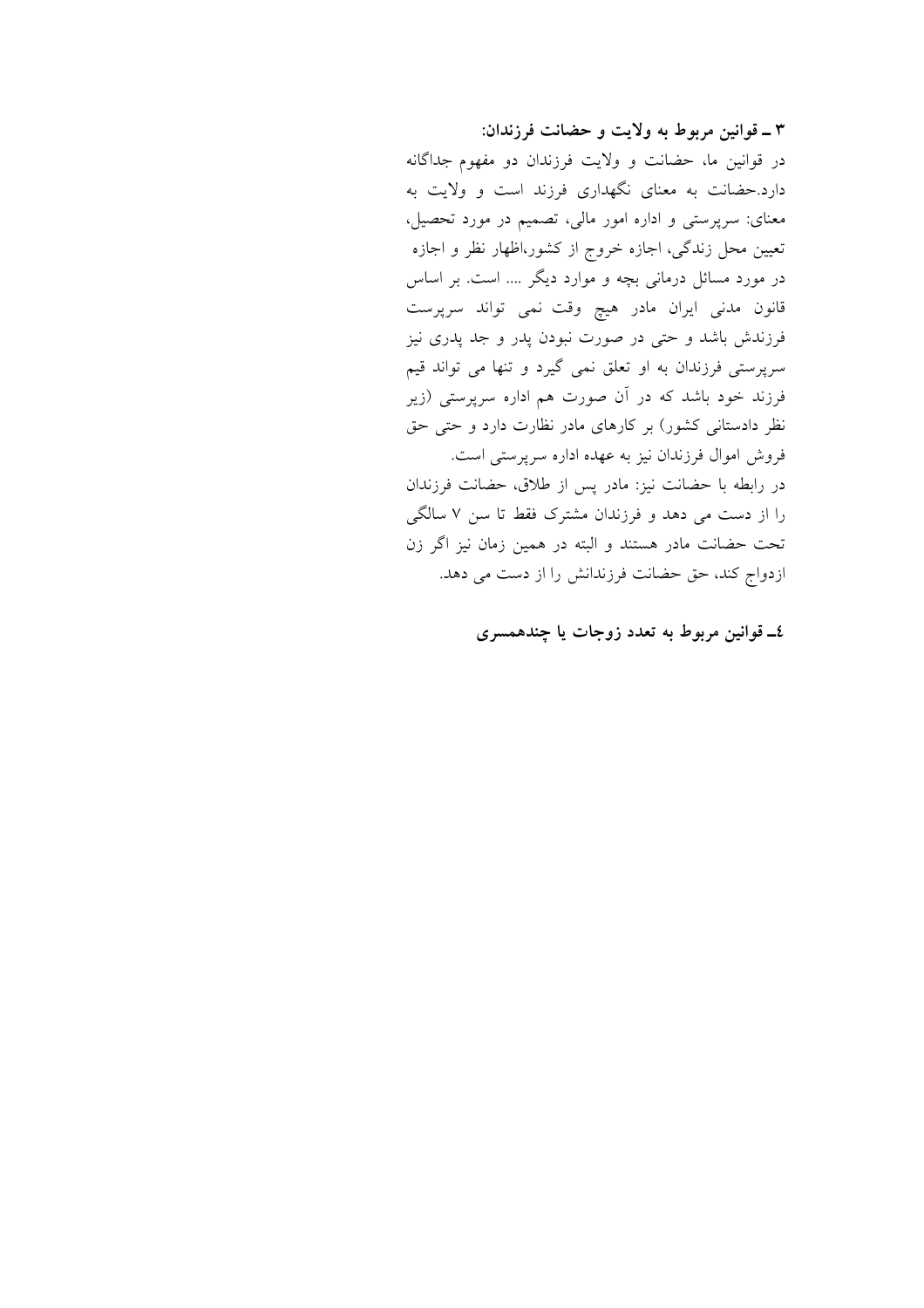از دیگر موارد نابرابری در ازدواج نیز بحث تعدد زوجات، یعنی چندزنی مردان است. به گونه ای که مرد می تواند ٤ زن عقدی و بی نهایت زن صیغه ای داشته باشد. بسیاری از زنان تصور می کنند که اگر ازدواجی باشد شوهرشان آنقدر مرد خوبی است که دست به چنین کاری نمی زند اما گذری به دادگاه های نشان می دهد که بسیاری از شوهران حتی به بهای ینهان کردن آن از همسر اول خود از این حق مردانه استفاده می کنند.

٥ ــ قانون تابعيت:

قانون تابعیت مسئله بسیار مهمی برای برخی از زنان است. تابعیت با توجه به شرایط امروز جهان دارای اهمیت زیادی است چراکه تابعیت روابط فرد با دولت را مشخص می کند و تابعیت افراد نشان میدهد که تحت قوانین کدام کشور باید ازدواج كنند، مجازات شوند، مالكيت داشته باشند و... طبق قوانین ما تابعیت زن ایرانی به فرزندش منتقل نمی شود. اگر پدر شما ایرانی باشد، شما هم میتوانید ایرانی باشید، اما داشتن مادر ایرانی شما را ایرانی نمیکند. این مسئله مشکلات زیادی را برای زنانی که برای نمونه با مردان افغانی ازدواج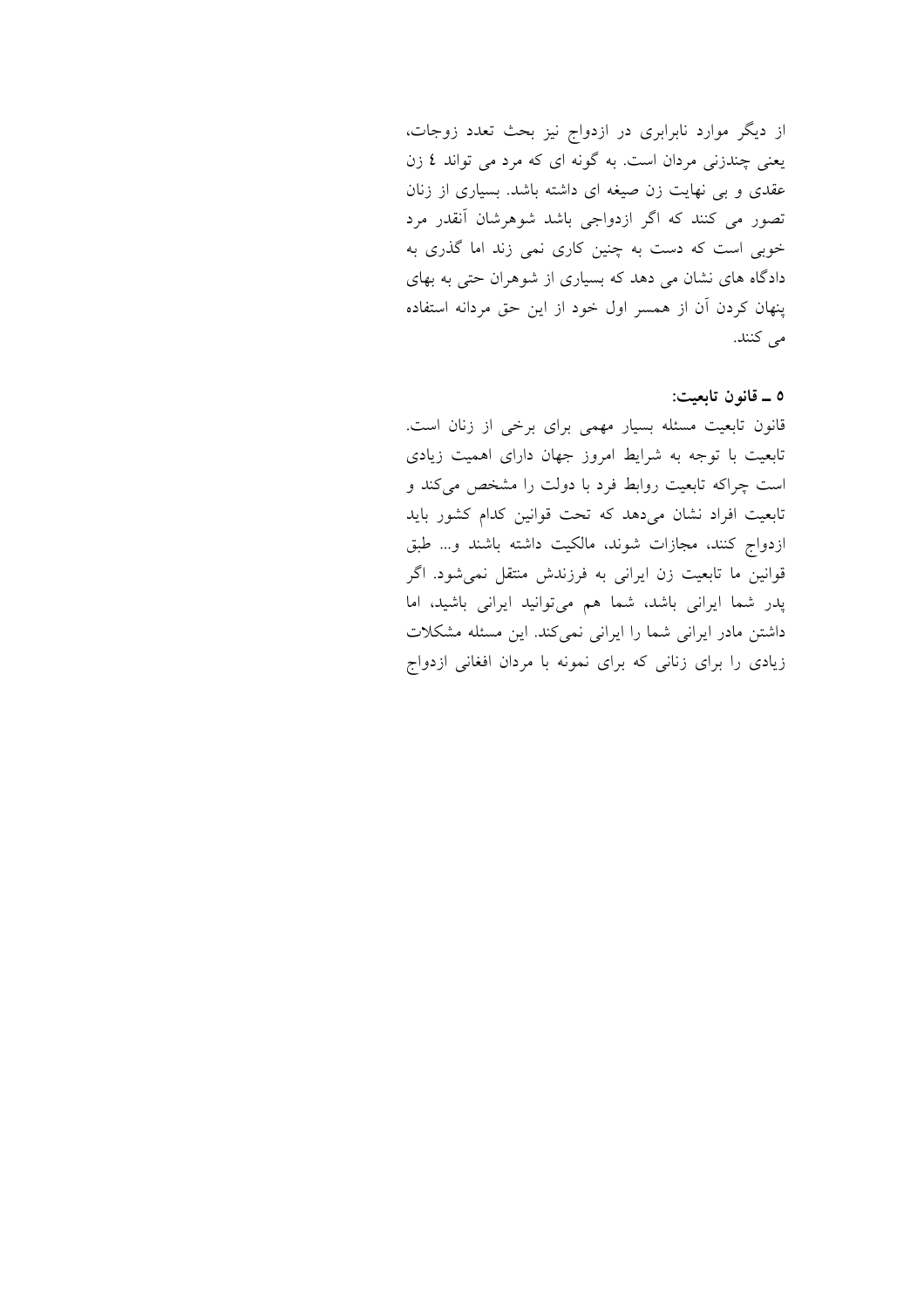کردهاند بهوجود آورده است. چون بچههای آنان ایرانی محسوب نمیشوند و برای همین هم حق زندگی در ایران را ندارند. از طرفی زن ایرانی که با مرد خارجی ازدواج کند در بعضی موارد حتی تابعیت ایرانی خود را نیز از دست می دهد.

### ٦ ـ قانون مربوط به سن مسئوليت كيفري:

سن مسئولیت کیفری برای دختران ۹ سال قمری(۸ سال و ۹ ماه شمسی) و برای پسران ۱۵ سال قمری(۱٤ سال و ٦ ماه شمسی) است. بهطوری که اگر دختری ۸ ساله مرتکب خطایی شود با او مثل یک انسان بزرگسال رفتار می کنند و تمامی مجازاتی را که قانون در نظر گرفته است (حتی اگر اعدام باشد) برای او نیز صادر می شود. تنها استثنا هم این است که حکم پس از رسیدن به ۱۸ سالگی اجرا میشود و کودک مجرم این مدت را باید در زندان بگذراند.

٧\_ دىه: دیه میزان پولی است که به عنوان غرامت به کسی که صدمه دیده یا خانواده کسانی که کشته شدهاند از سوی قاتل یا کسی که ضرب و شتم کرده پرداخت میشود.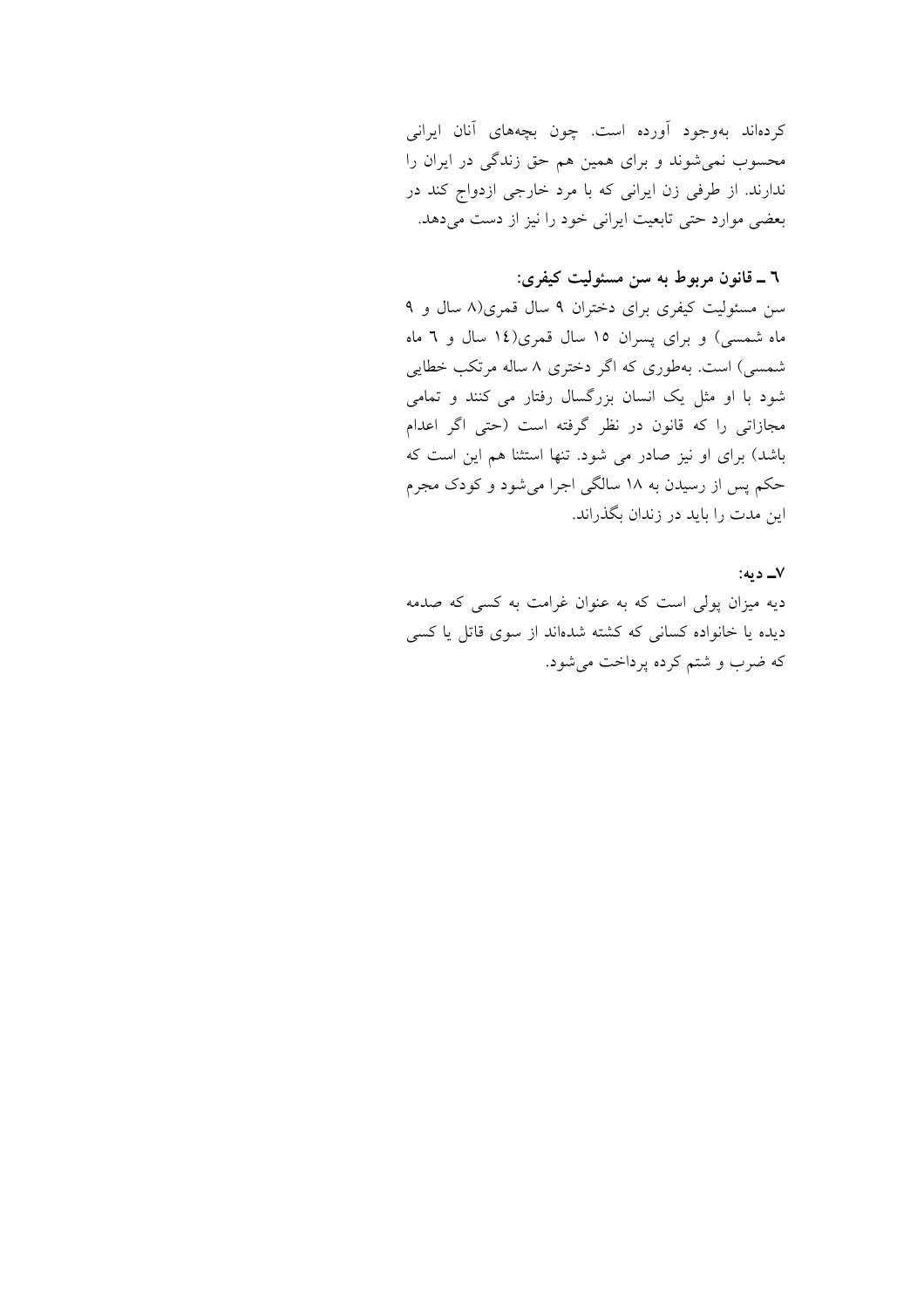در قتل غیر عمد (برای مثال قتلهایی که در تصادفات رانندگی اتفاق می افتد) و یا شبه عمد، دیه زن، نصف دیه مرد است و در صدمه دیدن اعضا نیز دیهای که به زن تعلق میگیرد نصف ديه مرد است.

#### ۸ - شهادت:

در بعضی موارد زنان، حق شهادت دادن ندارند، مثلا در زنای محصنه، عفو از قصاص، وصیت، و… در مواردی هم که شهادت زن پذیرفته می شود، شهادت زن نصف مرد به حساب می آید و معمولا در مورد واقعهای که زنان شهادت میدهند باید یک مرد نیز در آن مورد شهادت دهد.

#### ٩\_ قضاوت:

بر اساس قوانین فعلی، زنان حق قضاوت ندارند، یعنی یک زن قاضی نمی تواند در دادگاه های ایران رای صادر کند و یا یک تصميم قضايي بگيرد.زنان با پايه قضايي در قوه قضائيه استخدام می شوند اما فقط به عنوان مشاور در دادگاهها کار می کنند و قضات مرد در دادگاه های خانواده در پروندههای